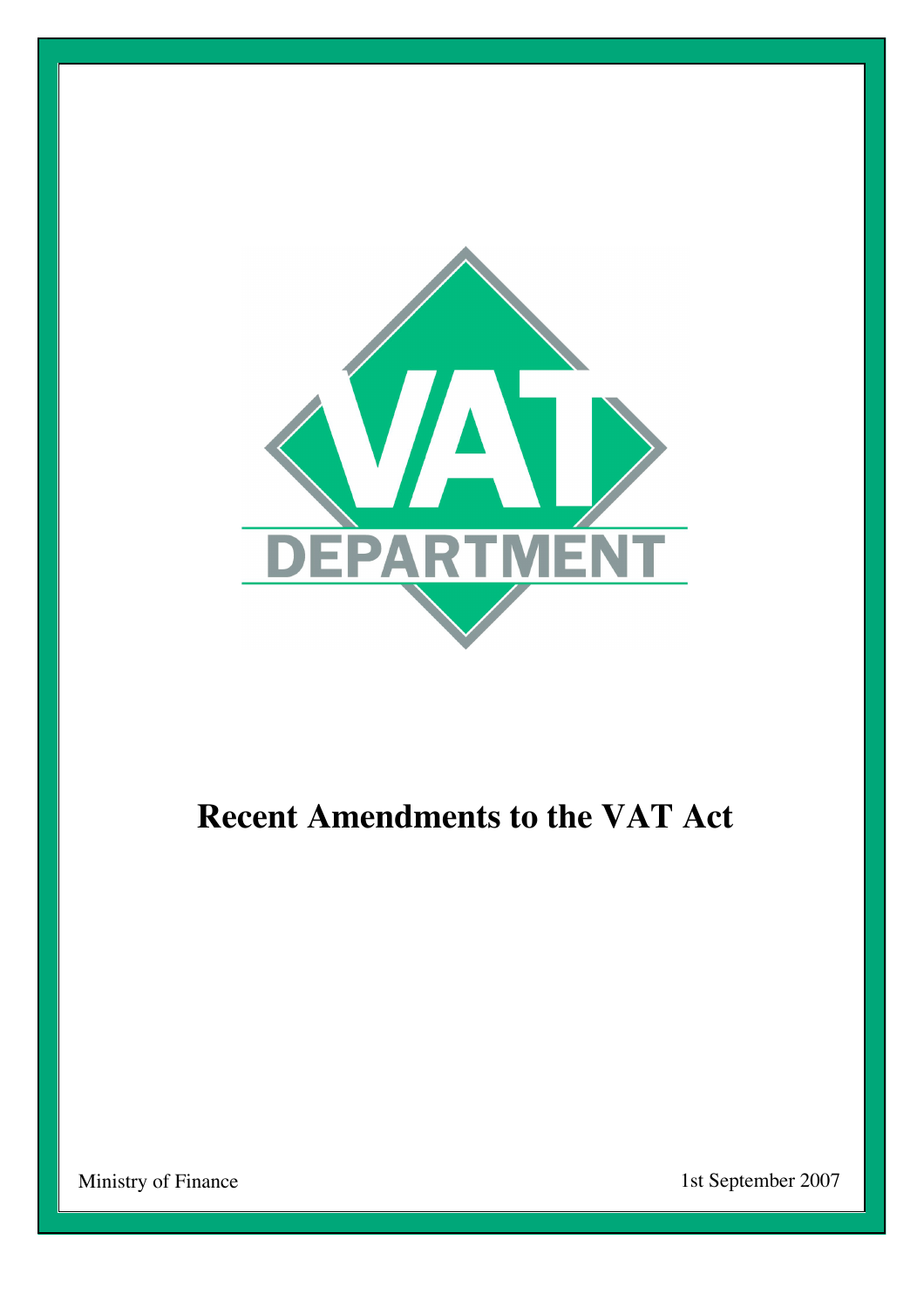#### **RECENT AMENDMENTS TO THE VAT ACT**

**During 2007 a number of amendments to the VAT legislation and regulations have been published. As some of these changes may affect you directly, you are advised to read carefully these notes to help you comply with the new requirements.**

#### **1) Article 48 (5) –** *Records to be Kept*

- The new amendment makes it possible for the VAT Department not only to request records\* from any person, including a third party, but also to remove these records and make copies thereof.
- When a person is required to produce records by the VAT Department by means of a notice in writing, and fails to produce these records, without any reasonable excuse within thirty days from receipt of such a notice, then that person shall not be allowed to produce such records at any later stage after the issue of the provisional assessments or assessments or before the Board of Appeals or in any Court of law. Furthermore, placing reliance on a third party (e.g. an accountant) to perform a task shall not relieve a person of his responsibility and shall not be considered a reasonable excuse for the purposes of the VAT Act.

*\* Records* include documents, accounting and other business records including data in electronic format as provided in the Eleventh Schedule to the VAT Act.

# *This amendment came into force on 16th March 2007.*

| Do you | Any person who fails to produce business records when requested by the      |
|--------|-----------------------------------------------------------------------------|
| know   | VAT Department shall be guilty of an offence and shall upon conviction be   |
| that ? | liable to a fine of not less than Lm300 and not exceeding Lm1500 and to a   |
|        | further fine of not less than Lm2 and not exceeding Lm10 for every day that |
|        | the default continues after the lapse of the time fixed by the Court        |

### **2) Legal Notice 123 of 2007 – VAT (Amendment of Eight Schedule) Regulations**

The following services are to be considered taxable supplies chargeable at a reduced rate of 5%:

 Minor repairing of bicycles; shoes and leather goods; clothing and household linen (including mending and alteration),

• Domestic care services such as home help and care of the young, elderly, sick or disabled.

# *This amendment came into force on 27th April 2007.*

 $Ta'$  **Paris – Birkirkara**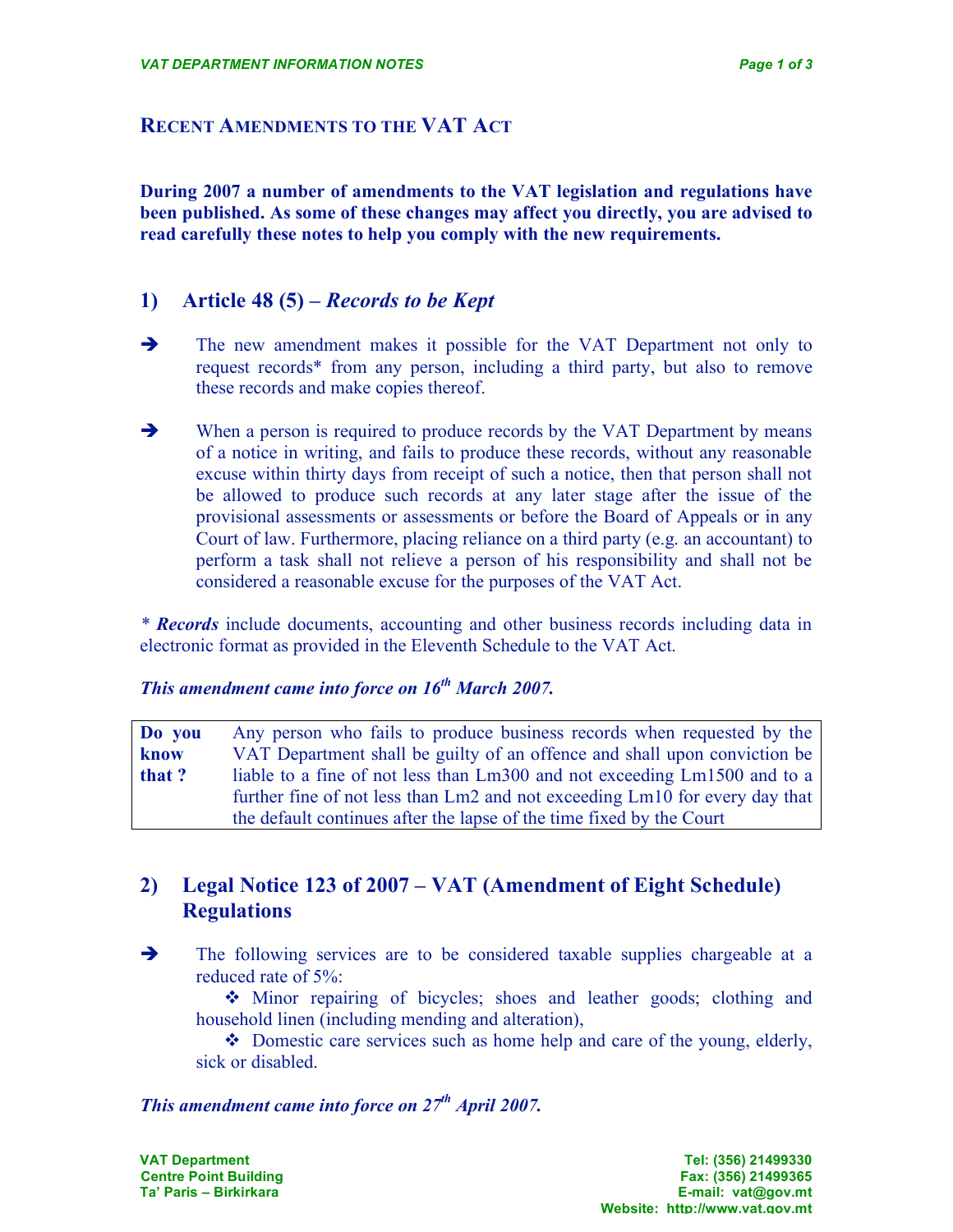## **3) Article 52 (2) – Production of Documents by Persons Transporting Goods in the course of an Economic Activity**

Any person who transports goods in the course of an economic activity, on his own behalf or on behalf of or to third parties, shall be in possession at any time of an identification document and a tax invoice or a delivery note or a transport document showing a description of all the goods being transported, the value of the goods, the unit quantity, the date of the delivery, the destination address, the name and address and value added tax registration number of the supplier and the name and address and value added tax registration number of the person to whom the supply is made. In the course of an inspection of the means which is transporting the goods, a copy of the aforementioned documents shall upon demand be produced to the Commissioner or to any other officer authorized by the Commissioner.

### **4) Article 53 (a) – Inspections**

Apart from the powers to enter and inspect any premises where an economic activity is carried on or suspected to be carried on or where any goods, assets, books, records or documents relating to such activity are kept or suspected to be kept, the Commissioner, for the purpose of ensuring compliance, also has the power to stop, enter and inspect any means which is transporting goods or any means for the transport of goods, to direct the delivery of the said means to another location and to open the said goods to verify the quantity and value of goods with invoices, books, records or documents relating to such goods to determine whether or not VAT has been accounted for under the provisions of the VAT Act.

*These amendments came into force on 3rd August 2007.*

**Do you know that ?** A person who fails to produce the documents as required in accordance with the provisions of sub-article 52(2) or whose goods are not found to be in agreement with the said document, shall be guilty of an offence and shall upon conviction be liable to a fine of not less than Lm300 and not exceeding Lm1500, to a further fine equal to ten times the endangered tax or to imprisonment of not more than six months or to both such fines and imprisonment.

> Furthermore any person who obstructs, molests or assaults, in the course of their official duties, VAT Inspectors or any other officials so authorized by the VAT Commissioner, and, any person who fails to allow entry to VAT Inspectors or any other officials so authorized by the VAT Commissioner, into any premises that the VAT Commissioner is by law empowered to enter, shall be guilty of an offence and shall upon conviction be liable to a fine of not less than Lm200 and not exceeding Lm1000 or to imprisonment of not more than six months, or to both such fine and imprisonment